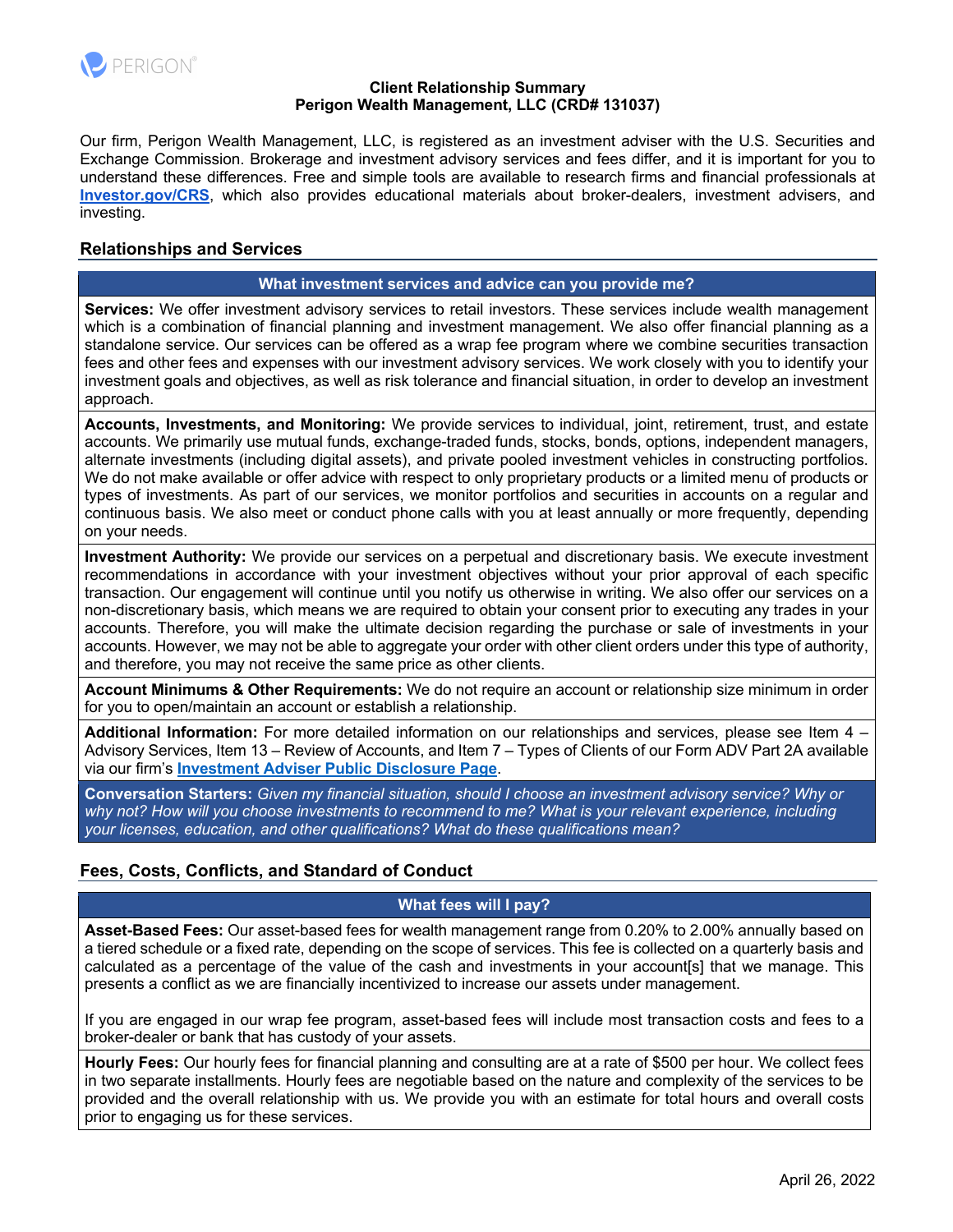**Fixed Fees:** Our fixed project-based fees for financial planning range from \$1,000 up to \$10,000. We collect fees in two separate installments. Fixed fees are negotiable based on the nature and complexity of the services to be provided and the overall relationship with us. We provide you with an estimate of the total cost prior to engaging us for these services.

**Other Fees & Costs:** In addition to our advisory fee, you will also be responsible for the third-party manager and/or platform fees, custody fees, account administrative fees, fees and expenses related to mutual funds and exchangetraded funds, and applicable securities transaction fees. If you are in our wrap fee program, applicable securities transaction fees will be included in our advisory fees.

**Additional Information: You will pay fees and costs whether you make or lose money on your investments.**  Fees and costs will reduce any amount of money you make on your investments over time. Please make sure you understand what fees and costs you are paying. For more detailed information on our fees, please see Item 5 – Fees and Compensation of our Form ADV Part 2A available via our firm's **Investment Adviser Public Disclosure Page**.

**Conversation Starters**: *Help me understand how these fees and costs might affect my investments. If I give you \$10,000 to invest, how much will go to fees and costs, and how much will be invested for me?*

#### **What are your legal obligations to me when acting as my investment adviser? How else does your firm make money, and what conflicts of interest do you have?**

*When we act as your investment adviser*, we have to act in your best interest and not put our interests ahead of yours. At the same time, the way we make money creates some conflicts with your interests. You should understand and ask us about these conflicts because they can affect the investment advice we provide you.

Some of our financial professionals are registered representatives of Purshe Kaplan Sterling Investments, Inc. ("PKS") and Enverra Capital, LLC ("Enverra"), registered broker-dealers. In addition to our services, your financial professional will offer you brokerage services through their separate capacity as a registered representative and will earn commission-based compensation for transactions implemented through PKS or Enverra. The commissions earned are separate from our advisory fees, which creates a financial incentive to recommend that you implement securities transactions through PKS or Enverra. You are encouraged to learn more about PKS and Enverra by reviewing their client relationship summary.

**Additional Information:** For more detailed information, please see Item 10 – Financial Industry Activities and Affiliations, Item 12 – Brokerage Practices, and Item 14 – Client Referrals and Other Compensation of our Form ADV Part 2A available via our firm's **Investment Adviser Public Disclosure Page**.

**Conversation Starters:** *How might your conflicts of interest affect me, and how will you address them?*

### **How do your financial professionals make money?**

Our financial professionals are compensated based on an agreed-upon annual salary, a percentage of the revenue generated from their business, or a combination of salary and percentage payout. If an advisor is paid on a percentage basis, they have an incentive to increase the amount of assets they have under management.

### **Disciplinary History**

**Do you or your financial professionals have legal or disciplinary history?**

Yes. You can visit **Investor.gov/CRS** for a free and simple search tool to research our firm and our financial professionals.

**Conversation Starters:** *As a financial professional, do you have any disciplinary history? For what type of conduct?*

### **Additional Information**

You can find additional information about our investment advisory services by viewing our Form ADV Part 2A available via our firm's **Investment Adviser Public Disclosure Page** or by visiting www.perigonwealth.com. You can request up-to-date information and a copy of our client relationship summary by contacting us at (415) 430-4140.

**Conversation Starters:** *Who is my primary contact person? Is he or she a representative of an investment advisor? Who can I talk to if I have concerns about how this person is treating me?*